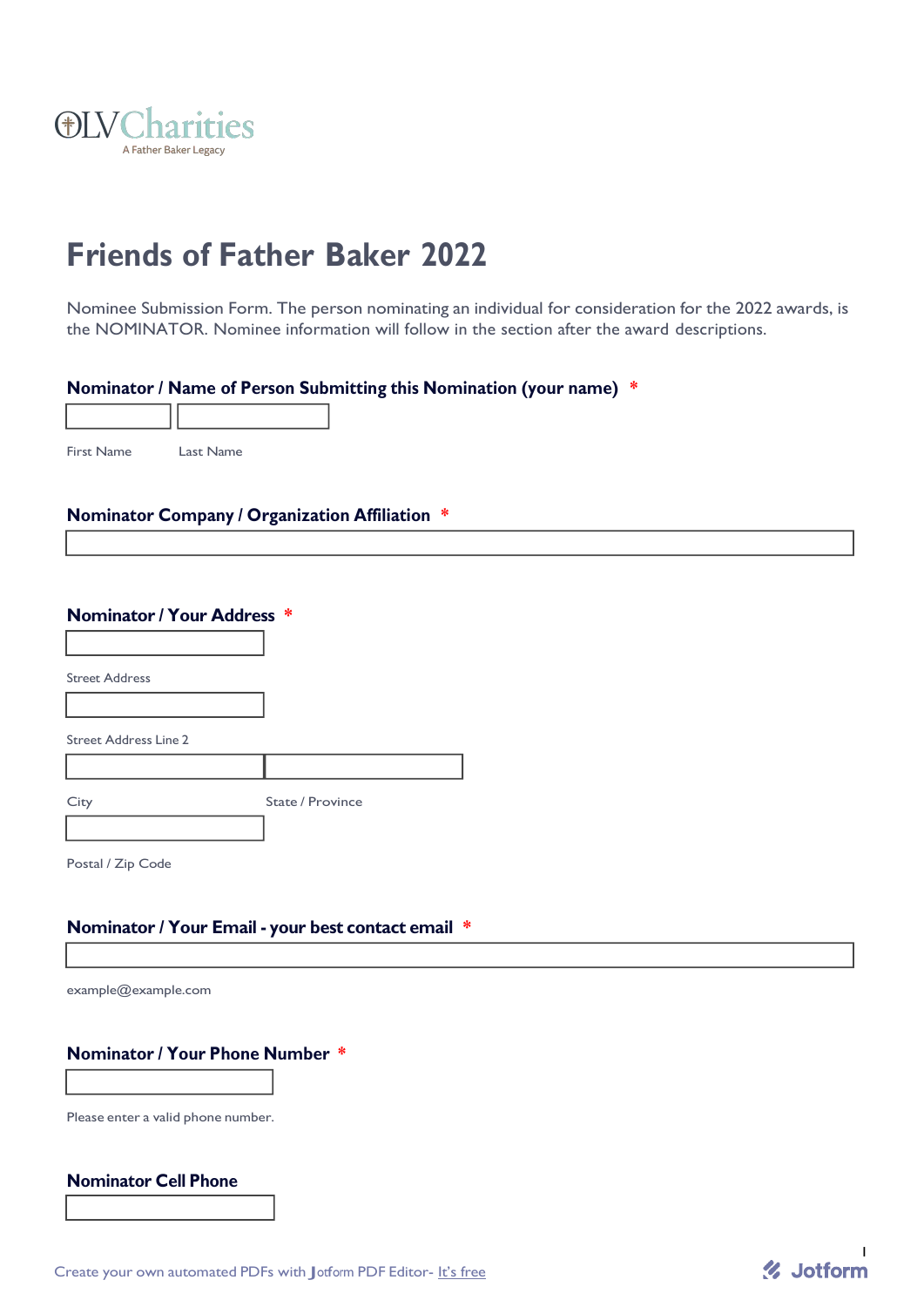#### **ABOUT OLV:**

Founded in 1854 as a sanctuary for the homeless, abandoned and orphaned children, OLV has continued as a "City of Charity" today. The OLV organizations include one of WNY's largest social service agencies, OLV Human Services (formerly Baker Victory Services), a philanthropy and support services organization known as OLV Charities and the OLV National Shrine and Basilica, a parish and elementary school. The National Shrine is also the resting place of our founder, Venerable Nelson Baker.

Each year, more than 4,500 children, teens, the developmentally disabled and families are cared for by OLV Human Services. Services that impact these vulnerable youth include mental and behavioral health services, foster care (including emergency foster care housing), dental clinic, educational programs and care for individuals with developmental disabilities.

#### **About the SERVICE TO YOUTH Award:**

Each year since 1984, the **Father Baker Service to Youth Award** is presented to an individual who embodies Venerable Nelson Baker's compassionate care for youth in need. This award is presented at the annual Friends of Father Baker Awards Dinner in the Fall. Recipients must have a proven record of dedication to serving children and youth in their community.

#### **About selection:**

Recipients must have a proven record of dedication to servicing children and youth. A Selection Committee will evaluate the nominees based on: volunteerism; charitable giving; placement on a board of directors, committee or governing body of a non-profit organization; employment at a foundation or nonprofit organization; acts of selflessness; and an advocate or notable figure of change.

Information about whom you're nominating for consideration of the 2022 SERVICE TO YOUTH Award.

| <b>Nominee Name *</b> |  |
|-----------------------|--|
|                       |  |
|                       |  |

First Name Last Name

## **Nominee Company / Organization Affiliation \***

## **Nominee Address \***

Create your own automated PDFs with Jotform PDF Editor- It's free